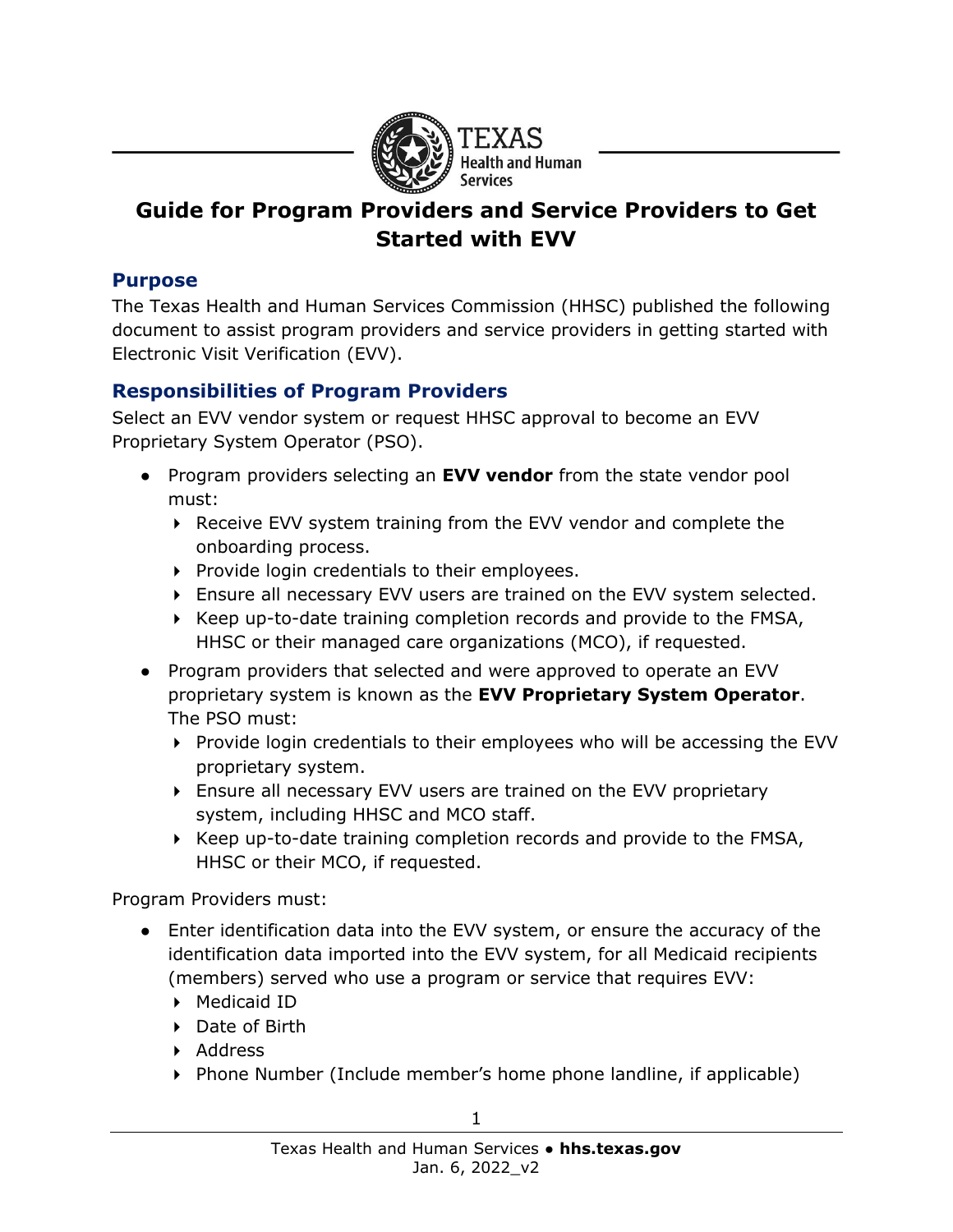- Ensure that all members' profile information in the EVV system is correct and up to date.
- Enter and maintain correct authorization information in the EVV system for their service providers (service attendants).

#### **Additional Resources**

- [HHSC EVV webpage](https://hhs.texas.gov/doing-business-hhs/provider-portals/long-term-care-providers/resources/electronic-visit-verification)
- [4200 EVV Training \(policy in EVV Policy Handbook\)](https://www.hhs.texas.gov/handbooks/electronic-visit-verification-policy-handbook/4000-evv-system-setup#4200)
- [EVV Contact Information Guide for Program Providers and FMSAs](https://hhs.texas.gov/sites/default/files/documents/doing-business-with-hhs/providers/long-term-care/evv/evv-contact-information-guide.pdf) (PDF)
- [EVV Training Requirements Checklists \(PDF\)](https://www.hhs.texas.gov/sites/default/files/documents/doing-business-with-hhs/providers/long-term-care/evv/evv-required-training-checklist.pdf)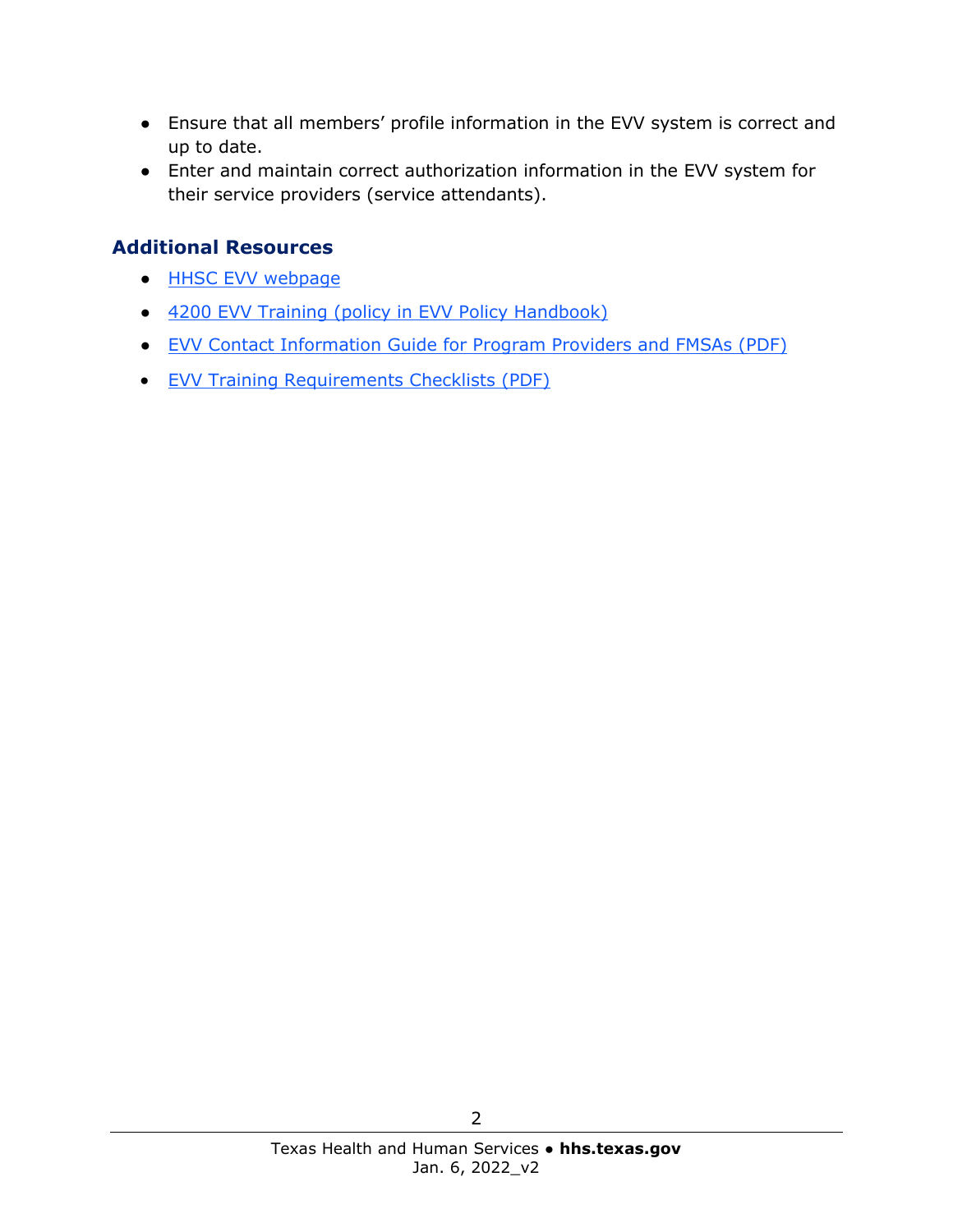## **Responsibilities of Service Providers (Service Attendant)**

Service providers must:

- Complete clock in and clock out methods training with an EVV vendor or the program provider's EVV PSO
	- $\triangleright$  NOTE: Use an approved electronic verification method to clock in when EVV services begin and clock out when EVV services end:
		- ◊ Mobile method
		- ◊ Alternative device
		- ◊ Member's home phone landline

Acknowledge the following:

- If an alternative device is used for clocking in and clocking out, inform the program provider immediately if an alternative device malfunctions or fails to generate codes.
	- The alternative device must always remain in the member's home, even during emergencies and disasters. If the alternative device does not remain in the home, visits may be subject to recoupment and the payer may make a Medicaid fraud referral to the HHS Office of the Inspector General.
- Record the visit when they begin or end an EVV service outside the member's home either by:
	- Using the mobile method.
	- Manually documenting the visit according to program policy.

If the mobile method is used, the service provider must follow instructions from the EVV vendor or PSO to download and activate the mobile application and obtain their own unique login credentials.

• NOTE: The service provider must only access the EVV mobile application method using their own login credentials and **must not share login credentials** to access the EVV mobile application method.

The service provider:

- May use their own personal smart phone or tablet.
- May use a smart phone or tablet issued by the program provider.
- **Must not** use a member's mobile device to clock in and clock out.
- May use the member's home phone landline, **if the member agrees**, for clocking in and clocking out of the EVV system by calling the EVV vendor's or EVV proprietary system operator's (PSO) toll-free number.